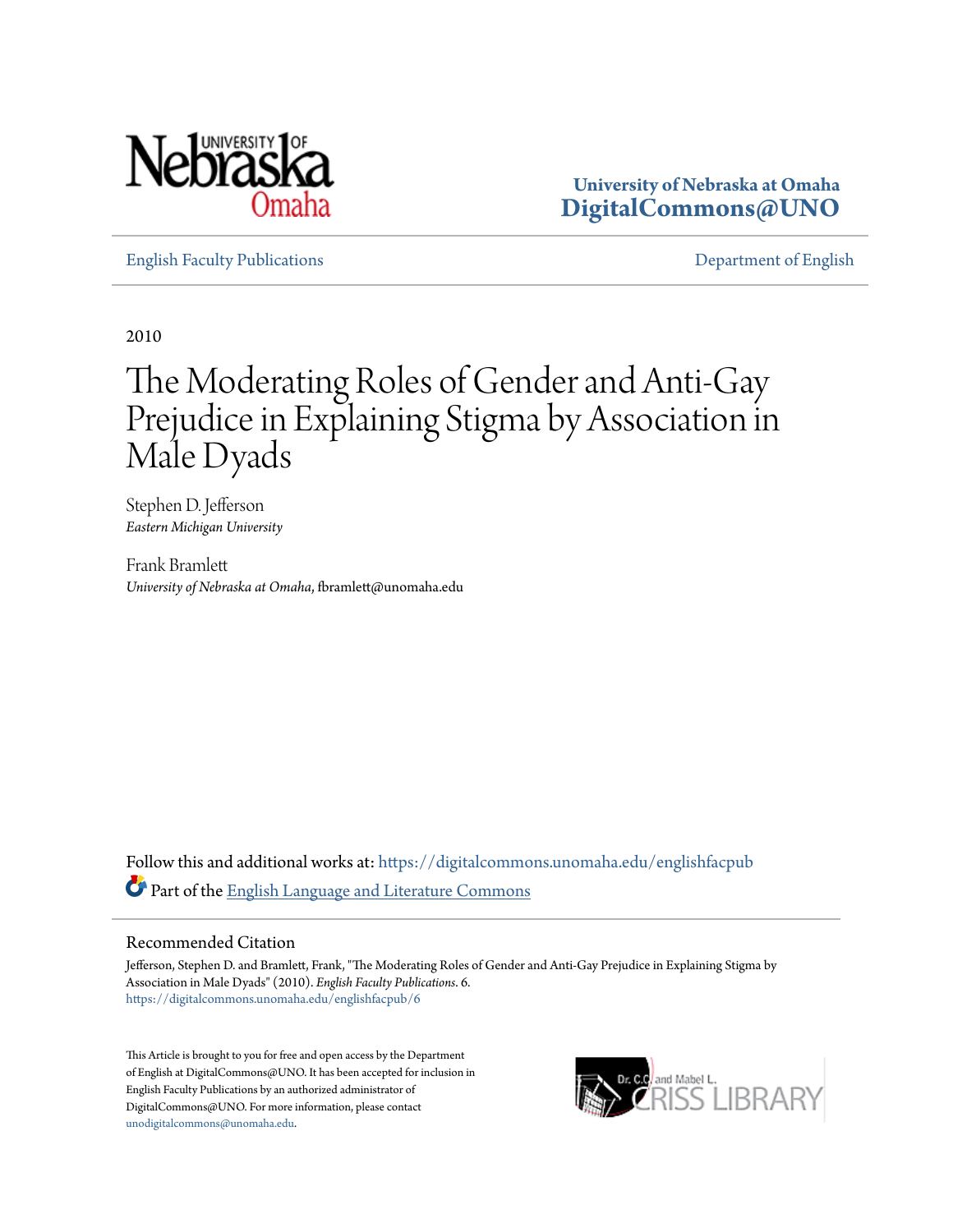# **The Moderating Roles of Gender and Anti-Gay Prejudice in Explaining Stigma by Association in Male Dyads**

Stephen D. Jefferson PhD<sup>a\*</sup> & Frank Bramlett PhD<sup>b</sup>

<sup>a</sup> Department of Psychology, Eastern Michigan University, Ypsilanti, Michigan, USA

<sup>b</sup> Department of English , University of Nebraska at Omaha , Omaha, Nebraska, USA

## **Abstract**

Using a convenience sample of 157 undergraduates, this study explored the likeability ratings of target characters from selected film clips who were described as gay or heterosexual as they associated with a gay-described foil character (i.e., a character against which the target is compared). As predicted, male respondents who strongly endorsed anti-gay prejudice viewed gay-described targets more favorably than heterosexual-described targets when each target was paired with a gay foil. Further, this pattern of biased ratings by high-prejudice male participants against our heterosexual target differentiated these participants from both low-prejudice male and high-prejudice female respondents. In contrast, but as hypothesized, high-prejudice female respondents compared to high-prejudice males rated heterosexualdescribed targets more favorably than they rated gay-described targets.

#### **KEYWORDS**

stigma by association, gay prejudice, homonegativity, courtesy stigma, homophobia, gender differences, likeability

Despite experiencing more visibility in the media during the last decade, gay men and lesbian women are perceived negatively by a significant portion of the U.S. population (Herek, 2002; Yang, 1997). In explaining these attitudes, researchers have pointed to factors like religious motivations (Altemeyer, 2003; Hunsberger, 1996), conformity to rigid gender scripts (Kilianski, 2003; McCreary, 1994; Whitley, 2001; Wong, McCreary, Carpenter, Engle, & Korchynsky, 1999), beliefs about the controllability of homosexuality (Sakalli, 2002; Sheldon, Pfeffer, Jayaratne, Feldbaum, & Petty, 2007), authoritarianism (Whitley & Ægisdóttir, 2000; Wilkinson, 2004), and other theories (see Herek, 2000, for review). Whatever the causes, such attitudes tend to contribute to the stigmatization of these populations, increasing their risk for experiencing discrimination.

As Goffman (1963) states, the possession of a stigma signifies a *spoiled identity.* For example, in a society where heterosexuality is considered the norm, any deviation from this pattern would likely be stigmatized. Research indicates that this is the case for gay and lesbian individuals (Herek, 2004). Conformity to gender stereotypes for gay and lesbian individuals (as well as heterosexuals) appears to be associated with more positive evaluations than nonconformity to these stereotypes (Storms, 1978). However, it must be noted that this is not a simple linear relationship; rather, various moderators seem to play a role. For example, Corley and Pollack (1996) found that men who strongly endorsed traditional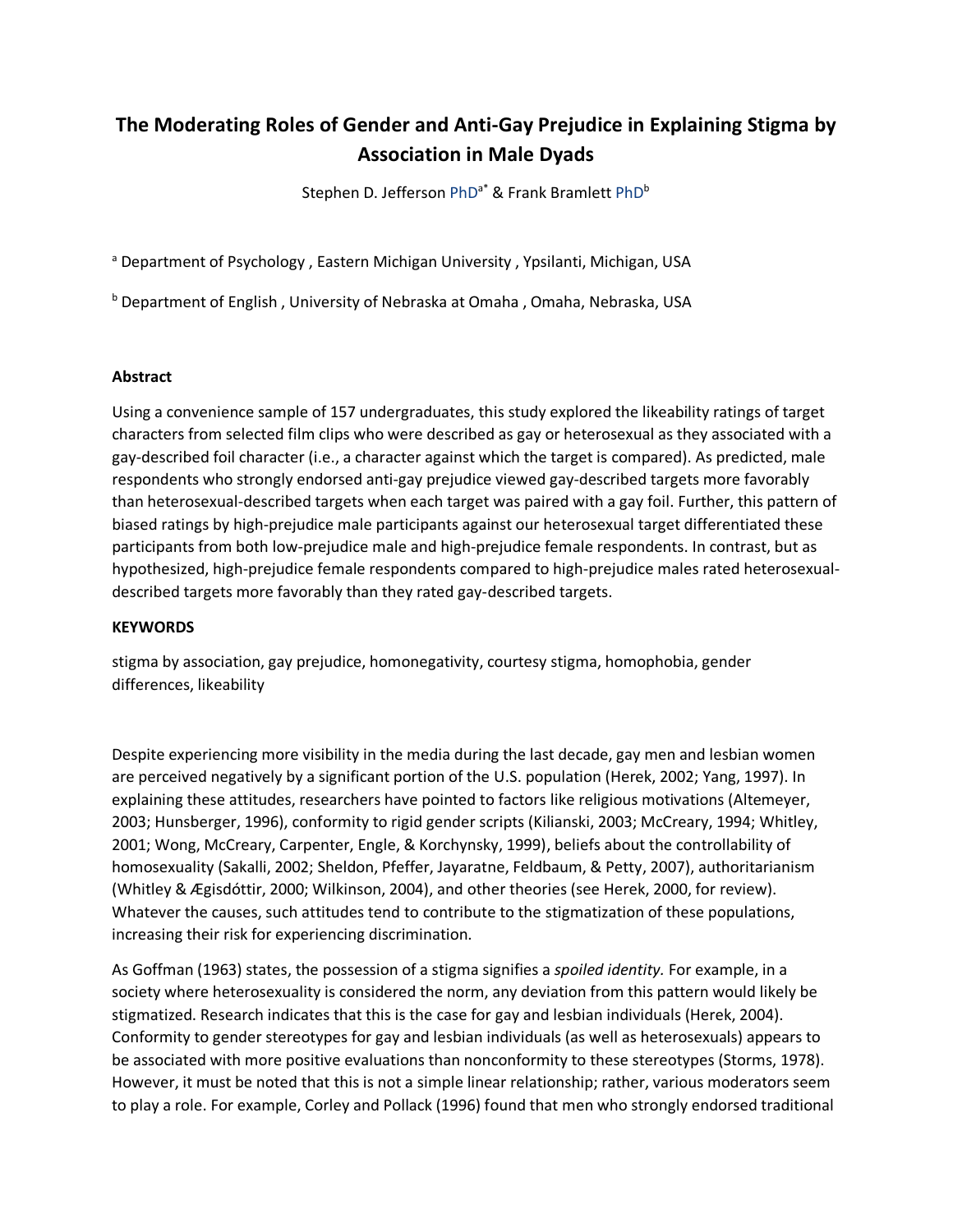gender roles gave more positive evaluations of lesbian women after being primed with a description of a lesbian couple whose partners were both stereotypically feminine than they did when primed with descriptions of lesbian couples where one or both partners were more stereotypically masculine. Interestingly, men who endorsed more nontraditional gender beliefs did not show this evaluative bias. Also, women in this study similarly rated stereotypically feminine couples more favorably than couples who were described as more masculine; however, unlike male participants, this trend was not moderated by how strongly these women endorsed traditional gender role beliefs.

Negative evaluations based on stereotype nonconformity occur when a person is deemed to have individually behaved in a gender discordant fashion, and also result from merely associating with someone who violates these scripts. This "courtesy stigma" (Sigelman, Howell, Crornell, Cutright, & Dewey, 1991, p. 45) or "stigma by association" (Neuberg, Smith, Hoffman, & Russell, 1994, p. 196) appears to sully the identity of previously non-stigmatized individuals. This is particularly true in the case of platonic relationships between gay and heterosexual men in dyads. Neuberg et al. (1994) found that the evaluation of a heterosexual man was influenced both by his social status (i.e., high or medium[\)](http://www.tandfonline.com/doi/full/10.1080/00918360903543113#EN0001) <sup>1</sup> and the sexual orientation of the individual with whom he was paired (i.e., gay or heterosexual). Although the authors predicted that a gay man's association with a heterosexual man would result in de-stigmatization of the gay individual, they instead found two unexpected outcomes. First, respondents judged the heterosexual male as less likeable when he was paired with a gay rather than a heterosexual partner. Second, respondents viewed gay partners more negatively (i.e., less civil, less trustworthy, and less honest), particularly when this individual was paired with a high-status heterosexual.

Another study of gay/straight dyads by Sigelman et al. (1991) found that as the target character was perceived as more likely to be gay or gay friendly, liking for this individual decreased significantly. However, this finding seemed to be moderated by the evaluators' level of anti-gay prejudice. Thus, as the target was perceived as increasingly gay or gay friendly, respondents who strongly endorsed anti-gay prejudice evaluated him more negatively. However, this perceptual bias did not evince itself for individuals low in this prejudice, who rated these targets as equally likeable.

Although both of these studies offer interesting insights into our understanding of the phenomenon of stigma by association, they each have important limitations. Neuberg et al. (1994) neglected to account for the role of respondents' anti-gay attitudes in explaining their findings; and neither they nor Sigelman et al. (1991) looked at how the gender of respondents might influence stigma ratings (i.e., all respondents in both studies were male). The present study was designed to address these issues.

## **GENDER DIFFERENCES IN ANTI-GAY PREJUDICE**

Much research has focused on how men and women differ in their evaluations of gay men. While initial meta-analysis of this issue suggested that no differences existed (Oliver & Hyde, 1993), subsequent analysis using a larger sampling of studies appears to confirm that men and women generally perceive gay men differently (Whitley & Kite, 1995). These findings seem to suggest that at least when collegeaged adults are surveyed, women, in contrast to men, express more positive attitudes about gay men. We expected to uncover similar differences between men and women in the present study.

Why do male respondents seem to express more anti-gay prejudice than female evaluators? Herek (2000) argues that "… sexual prejudice functions mainly to demonstrate (to others or to oneself) a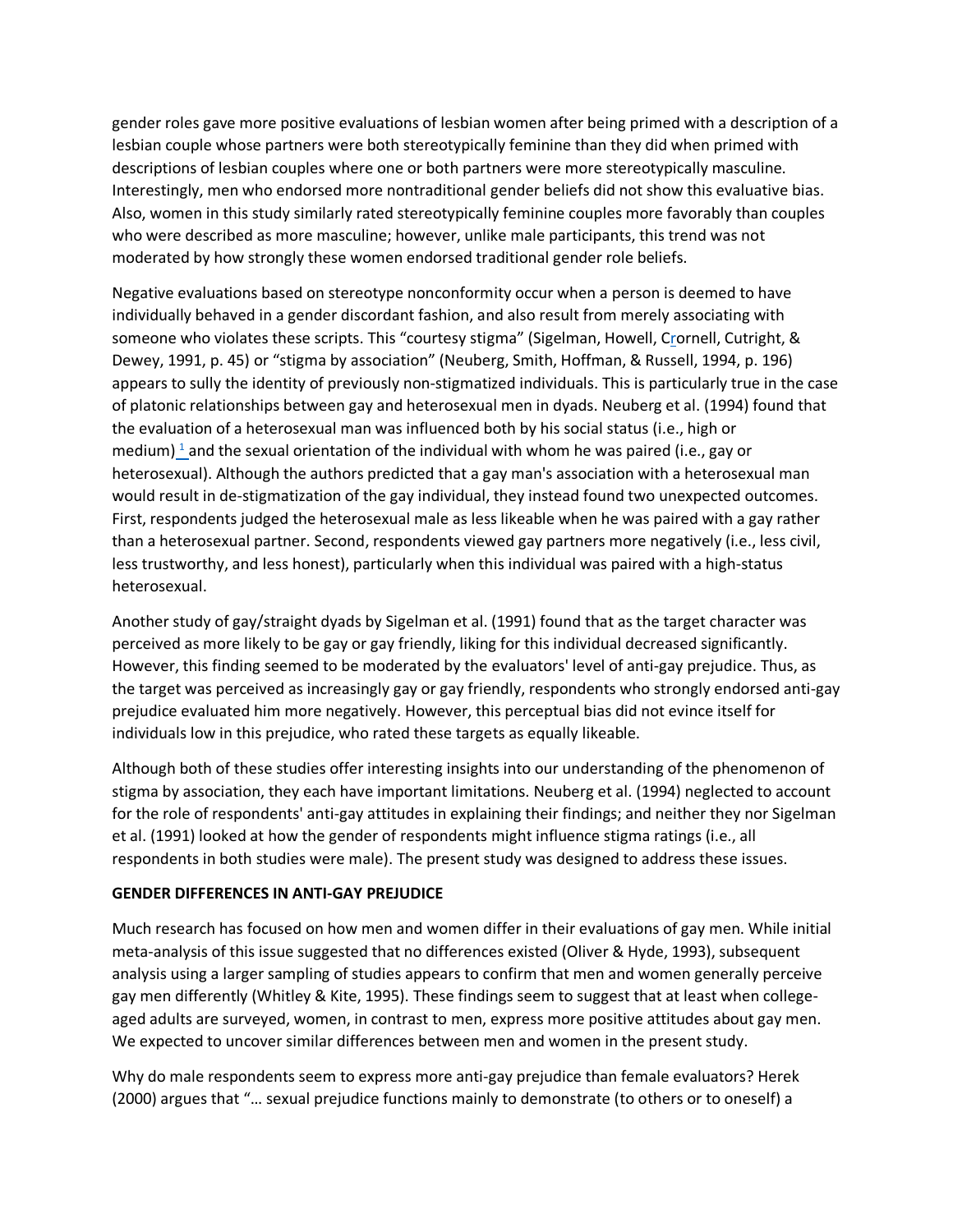person's membership in the group *heterosexuals*, [and] the goal is to disprove conclusively that one is a homosexual. Consequently, the most vociferous expressions of sexual prejudice are directed at […] gay people of one's same sex" (p. 254). His survey data revealed that men in his sample rated gay men lower than they rated lesbian women, and lower than women rated both gay and lesbian individuals. Thus, at least where gay men are concerned, anti-gay prejudice is most likely to be strongest from men rather than women.

To further clarify this issue, many theorists assert that an essential tenet of our present conceptualization of masculinity is an implicit denial of things both feminine and gay, with the latter items often being both polarized (e.g., male vs. female or gay/lesbian vs. heterosexual; Bem, 1993) and conflated (e.g., a feminine man is often seen as gay; Herek, 1986;McCreary, 1994). Kilianski (2003) proposed a theory of exclusively masculine identity to explain how masculinity is thought to foment gay prejudice. He argues that heterosexual men experience significant social pressure to maintain a pristine masculinity, unsullied by gender script violations. Thus, not only is being a gay man a violation of this script, being a heterosexual man who merely associates with gay men also defies this role; and both behaviors may result in social sanctioning. The motivation for this reaction may come as a consequence of the backlash that often occurs against those who enjoy a privileged status in society (e.g., heterosexuals, European Americans, men, etc.), but who also work to dismantle this privilege (Feinberg, [1981\)](http://www.tandfonline.com/doi/full/10.1080/00918360903543113#CIT0010). Conversely, this reaction may stem from the negative evaluation that individuals experience when they fail to enact the social scripts ascribed their group [\(Gowan & Britt, 2006\)](http://www.tandfonline.com/doi/full/10.1080/00918360903543113#CIT0012)—for example, when men are perceived as not properly fulfilling a masculine ideal. Such behavior is often seen as a challenge to the social order and is, consequently, viewed negatively [\(Feldman, 2003\)](http://www.tandfonline.com/doi/full/10.1080/00918360903543113#CIT0011). In this context, a gay man who associates with another gay man may be disliked, but at least is "staying in his place." The situation changes when a heterosexual man associates with a gay man and may be seen as even more egregious because the heterosexual man in this context should "know better," but he still chooses despite this to willfully engage in a behavior that calls into question his masculinity and sexual orientation. Thus, we hypothesized that among male participants in this study, the following two relationships would be uncovered. First, gay-described targets would be perceived as more likeable than heterosexualdescribed targets, particularly among men who strongly endorse anti-gay prejudice. Second, men who were high in anti-gay prejudice were expected to rate our heterosexual target as lower in likeability than the ratings of men low in such prejudice.

The situation for women appears to be somewhat different (Louderback & Whitley, 1997). Although few studies have examined gay or lesbian prejudice exclusively in women, a study by Basow and Johnson (2000) attempted to identify key predictors of homonegativity (i.e., anti-gay prejudice) in this population. They concluded that "while the [anti-lesbian/gay] attitudes of both females and males are strongly predicted by adherence to right-wing authoritarian beliefs, only males seem to endorse anti-gay statements as a defensive strategy against threats to their gender identity" (p. 403). If this view is valid, it seems reasonable to speculate that when women are asked to evaluate a heterosexual man who associates with gay men, they will be less likely to view him as negatively as male evaluators because a woman's gender identity and sexual orientation are not called into question by his actions—that is, femininity is not based on the repudiation of homosexuality in the same way masculinity is thought to be. We speculate that context variables (i.e., the gay/heterosexual dyad) may play a limited role in how women evaluate this heterosexual target. While men were expected to penalize the heterosexual target due to his association with a gay other, women were expected to evaluate him more objectively and, by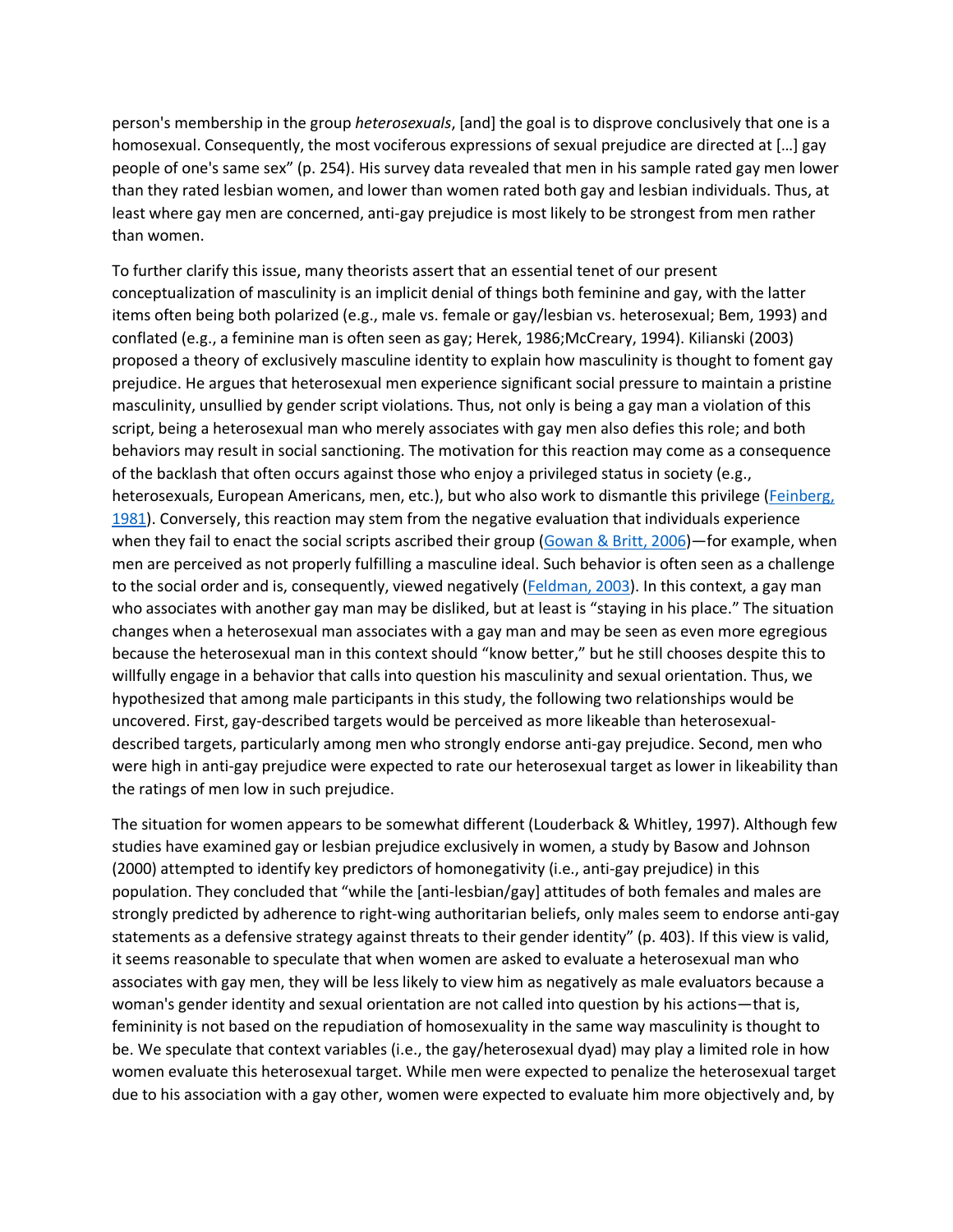contrast, more favorably. Therefore, when we compare the likeability ratings of women to those of men when both groups evaluate the heterosexual target, we expected to find that, in comparison to men, women would rate this target as higher in likeability, particularly when both groups were found to be high in anti-gay prejudice. Further, as a corollary of this proposition, we hypothesized that among participants who are high in gay prejudice, men would rate our gay target as higher in likeability than women would rate him.

## **METHOD**

One hundred fifty-seven participants were recruited for this study (102 women, 55 men). Participants ranged in age from 18 to 23, with an average age of 19 years (*SD* = .98). Grade point averages for this sample ranged from 1.53 to 4.00 (on a 4.00 scale) with an average score of 3.37 (*SD* = .48). With regard to contact with gay men, 38.2% of this sample reported that they had no gay friends, 20.4% stated that they had one gay friend, and 30% reported that they had two or three, and 10.2% stated that they had four or more. Median parental income for participants was as follows: mothers, \$40,180; fathers, \$128,017; and combined \$137,860. Approximately 2% of the sample identified as African American, 5% identified as Latino, 11% identified as Asian, and 82% identified as White (roughly 1% identified as other).

Participants in our study attended a single one-hour administration session. Upon arrival, participants completed a simple consent/assent form in compliance with the university's institutional review board requirements. Additionally, participants also responded to a series of questionnaires on various social topics related to gender, sexual orientation, and social hierarchies. As this study is part of a larger project, we shall only focus on the questionnaires relevant for the hypotheses outlined in our literature review. These measures included a brief demographic questionnaire and the Attitudes Toward Gay Men Scale (ATG; Herek, 1994).

For this study, we utilized the 5-item short version of the ATG (Herek, 1994). Respondents rated from 1 (*strongly disagree*) to 9 (*strongly agree*) how much they believed homosexuality is a perversion, disgusting, worthy of condemnation, wrong, or a natural part of human sexuality. After reverse scoring all gay-positive items, all five ratings were summed to yield a total ATG score (higher scores indicating less tolerance of gay men). Herek reports that the alpha coefficient for the ATG is .92.

Subsequent to the completion of these questionnaires, participants viewed a series of three video clips from three films widely available through global distributors (i.e., Lions Gate Films, MGM Home Entertainment, and Culture Q Connection). To clarify, one video clip was taken from each of these three films and all participants watched all three clips. Due to a flaw in our design, we omitted one of our clips from our analyses.  $2$  [T](http://www.tandfonline.com/doi/full/10.1080/00918360903543113#EN0002)hese clips averaged about six minutes in length. Before viewing each clip, participants heard the experimenter read an introductory vignette appropriate for each clip. The following is an example (the words in parentheses were used for the alternate form of this questionnaire):

Now you will watch a brief film clip. You will watch the clip twice, and afterwards you will be asked your opinion about it. The clip is from a film called *All Over the Guy.* Tom, who is heterosexual (gay), lost a bet with a friend and he now has to go on a blind date with Eli, who is (also) gay. Please watch the clip now. Remember, you will see this clip twice.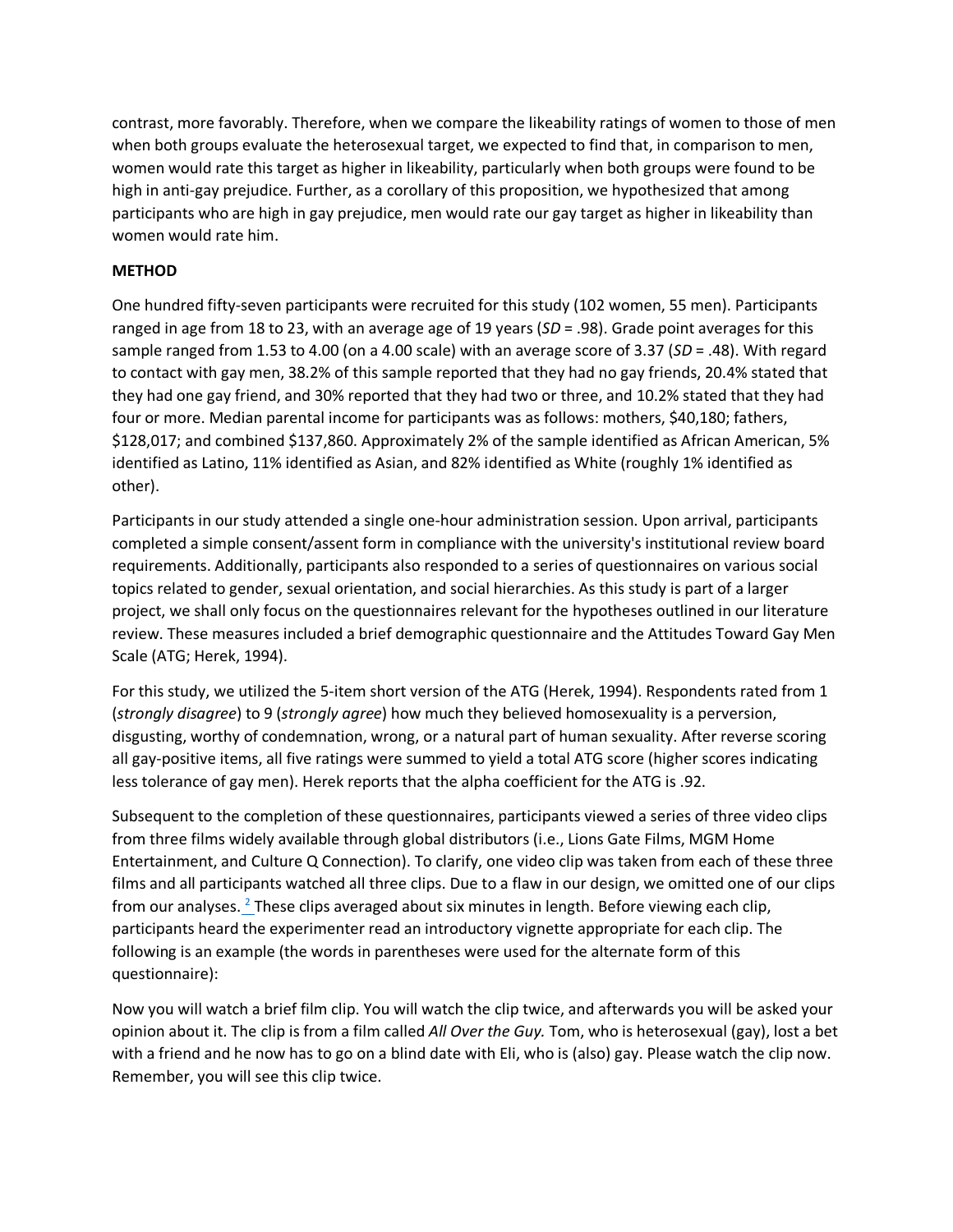Pilot research suggested that target characters in each clip were believable as either "gay" or "heterosexual." Because our introductory vignettes were created especially for this study and did not reflect the actual circumstances of the films from which they were derived, data from respondents who had previously seen any of these films were excluded from our analyses. To control for order effects, the sequence of clips was varied across administration sessions. Further, for each clip, target descriptions (i.e., "gay" or "heterosexual") also varied across groups per clip. While one group was told that our target character was gay, the other group was told that he was heterosexual. This was done for each clip. Subsequent to viewing the film clips, participants rated both the target and the foil character (i.e., the non-target character who was always described as gay).

# **RESULTS**

Descriptive statistics for the ATG were calculated for the overall sample (*M* = 20.01, *SD* = 11.37; *Mdn* = 21; Skew = .33, *SD* = .20; kurtosis = −.96, *SD* = .39). The kurtosis appeared to be slightly elevated, which seemed to be due to the fact that 12.5% of the sample endorsed the lowest value on this instrument (i.e., *Mode* = 5). To assess if the kurtosis of ATG for this sample violated the assumptions of a normal distribution, we utilized a method suggested by Tabachnick and Fidell (2001) and converted the kurtosis statistic to a *z* score (.96/.39 = 2.46) that we then assessed using a two-tailed alpha of .01. This test indicated that the kurtosis did not differ significantly from normality. With regard to internal consistency, Cronbach's alpha was .92 with a 95% confidence interval ranging from .90 to .94 (Barnette, 2005).

Utilizing an independent samples *t* test, we tested the hypothesis that male participants would endorse higher anti-gay bias as measured by the ATG than female participants. We found that women (*M* = 18.58; *SD* = 11.48) in our sample less strongly endorsed anti-gay sentiments compared to men [*M* = 22.68; *SD* = 10.78; *t*(150) = -2.15, *p =* .03], supporting our hypothesis. However, it should be noted that this effect, although significant, is relatively small (*d* = .36).

To test our remaining hypotheses, we utilized a 2 (Gender) × 2 (Gay- vs. Heterosexual-Described Target) × 2 (High vs. Low Gay Prejudice) between subjects ANOVA. High versus low gay prejudice groups were determined by utilizing a median-split for ATG scores (*Mdn* = 21). Specifically, scores of 21 or lower (54% of the sample) were designated as low in anti-gay prejudice, while scores of 22 or higher were designated as high prejudice. Although this approach has the potential to reduce the power of our analyses (MacCallum, Zhang, Preacher, & Rucker, 2002), we adopted this strategy because other researchers who have studied "courtesy stigma" have also dichotomized their anti-gay prejudice variable and have still uncovered significant results (Sigelman et al., 1991); consequently, we maintained this convention. A one-item target "likeability" rating score served as our dependent variable (1 = *lowest likeability*; 7 = *highest likeability*). Although we utilized common criteria in the selection of our film clips, these clips were deemed to be different enough that this analysis was performed separately for each clip.

Findings for Clip 1 (*All Over the Guy*) offered only partial support for our hypotheses. No main effects were uncovered for participant's gender, target description, or level of gay prejudice as these relate to participants' ratings of target likeability (seeTable 1). However, a significant interaction was uncovered between gender and our target description variables (i.e., gay-described or heterosexual-described; see Table 1). Using a modified Bonferroni correction to assess the four post-hoc tests of interest in the present analyses, we set our alphas at .013, .017, .025, and .05, respectively (see Jaccard & Wan, 1996,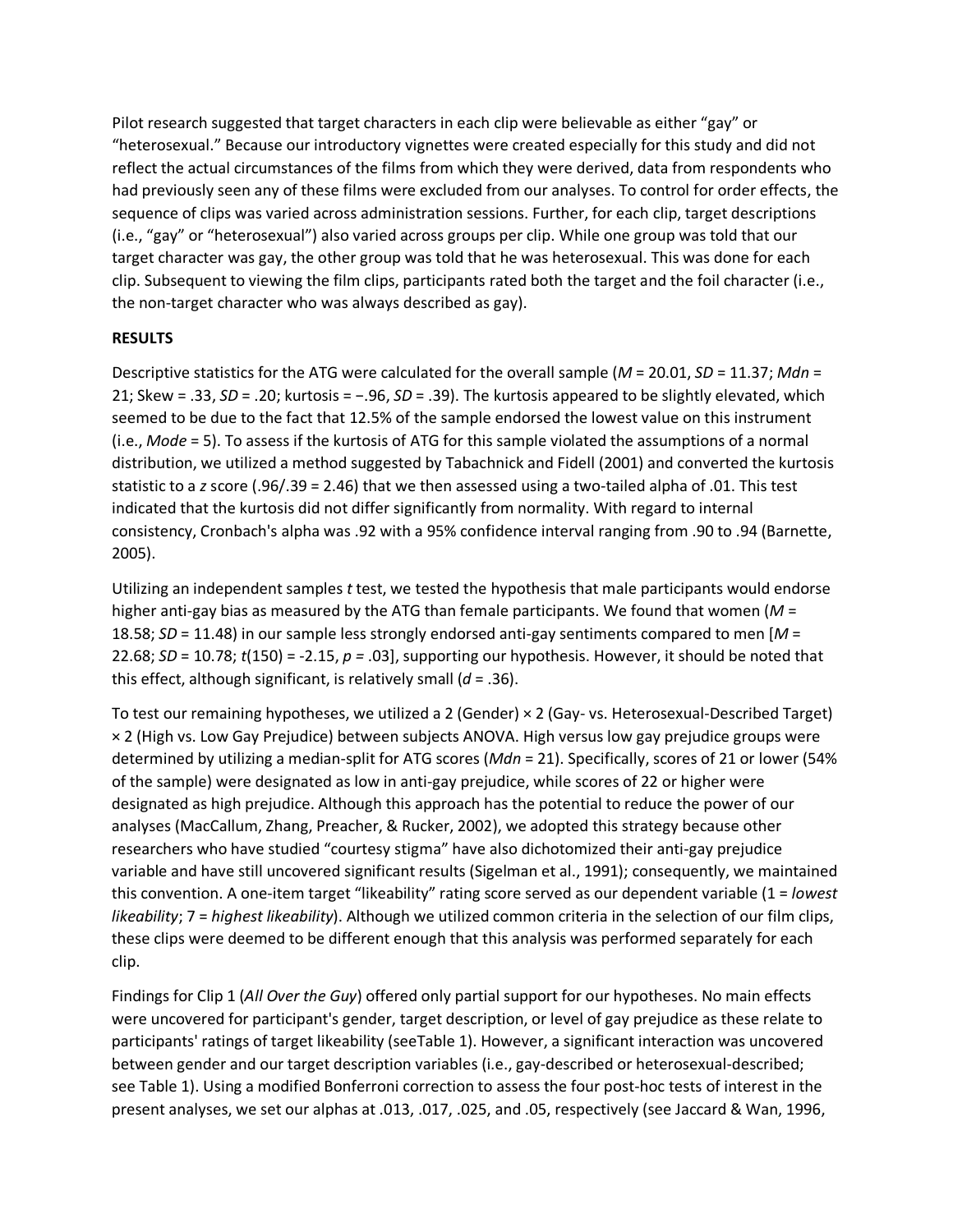for a full description of this procedure). Our follow-up analyses revealed that although no significant difference was found between how men (*M* = 3.91; *SD* = 1.36) and women (*M* =4.13; *SD* = 1.36) in the sample rated the likeability of the heterosexual-described target [*F*(1, 79) = .51, *p =* .48], these groups did differ in how they rated the gay-described target. As predicted, male respondents rated this target as more likeable (*M* = 4.36; *SD* = 1.32) than female respondents [*M* = 3.52; *SD* = 1.28; *t*(74) = -2.63,*p* = .01]; however, counter to our expectations, this relationship was not moderated by participants' level of gay prejudice. Also counter to our expectations, for the all-male subgroup, no significant difference was uncovered between how male participants rated the likeability of the heterosexual-described target (*M* = 3.90; *SD* = 1.31) versus the gay-described target [*M*= 4.360; *SD* = 1.32; *t*(53) = -1.25, *p = .*22]. Finally, as predicted, the subgroup of women in this sample rated the heterosexual-described target as more likeable (*M* = 4.13; *SD* = 1.36) than the gay-described target [*M* = 3.52; *SD* = 1.28; *t*(53) = 2.35, *p* = .02].

## **TABLE 1 Three-Way ANOVA (Gender × Gay/Hetero Target × Hi/Lo Homonegativity) Clip 1**

| Table 1 of 2<br>TABLE 1 Three-Way ANOVA (Gender × Gay/Hetero Target × Hi/Lo Homonegativity) Clip 1 |              |                      |         |                  |  |  |  |
|----------------------------------------------------------------------------------------------------|--------------|----------------------|---------|------------------|--|--|--|
| <b>Variables</b>                                                                                   | df           | MS                   | F       | Partial $\eta^2$ |  |  |  |
| Gender                                                                                             | 1            | 4.61                 | 2.54    | .017             |  |  |  |
| Target (gay vs. heterosexual)                                                                      | 1            | $1.79 \times 10^{5}$ | .00.    | .000             |  |  |  |
| Homonegativity (high vs. low)                                                                      | $\mathbf{1}$ | 3.07                 | 1.69    | .012             |  |  |  |
| Gender × Target                                                                                    | 1            | 11.02                | $6.08*$ | .040             |  |  |  |
| Gender × Homonegativity                                                                            | 1            | .25                  | .14     | .001             |  |  |  |
| Homonegativity × Target                                                                            | $\mathbf{1}$ | .82                  | ,45     | .003             |  |  |  |
| Gender × Target × Homonegativity                                                                   | $\mathbf{1}$ | .77                  | .42     | .003             |  |  |  |
| Error                                                                                              | 144          | 1.83                 |         |                  |  |  |  |
| $* p < .05.$                                                                                       |              |                      |         |                  |  |  |  |

Using the same analysis described previously, Clip 2 (*Hit and Runway*) provided mixed support for our hypotheses. As predicted, our analysis of this clip yielded the expected 2 (Gender) × 2 (Gay- vs. Heterosexual-Described Target) × 2 (High vs. Low Homophobia) significant three-way interaction (see Table 2). Thus, although there were two significant main effects and one significant two-way interaction (see Table 2), we will focus our analyses on the three-way interaction. We again used the modified Bonferroni correction to control for the familywise error rate with the same alphas as the preceding analyses. By selecting the relevant subgroups in our sample (e.g., gay target's rating of likeability from men who were high in gay prejudice vs. men who were low in same, etc.), we conducted four simple effects analyses that yielded four significant findings related to participants' espoused level of gay prejudice. <sup>[3](http://www.tandfonline.com/doi/full/10.1080/00918360903543113#EN0003)</sup> First, consistent with expectations, males who were high in their endorsement of antigay prejudice rated the gay-described target as more likeable (*M* = 5.08, *SD* = .94) than the heterosexual-described target [*M* = 3.80, *SD* = .95; *t*(26) = 3.62, *p* = .001]. Second, when our target was described as heterosexual, men who were high in anti-gay prejudice gave this target lower ratings of likeability (*M* = 3.80, *SD* = .94) compared to the ratings of men who were low in this prejudice [*M* = 4.87, *SD* = .99; *t*(28) = 3.06, *p* = .005]. Third, among men and women who were high in gay prejudice, when our target was described as heterosexual, female participants (*M* = 4.59, *SD* = .80) rated the target higher in likeability than did male participants [*M* = 3.80, *SD* = .94; *t*(30) = 2.46, *p* = .02]. Finally, among this high prejudice group, the likeability ratings of our gay target by male participants (*M* = 5.08, *SD* = .95) was higher than that of female respondents [*M* = 4.39, *SD* = .94; *t*(34) = 2.09, *p* = .04].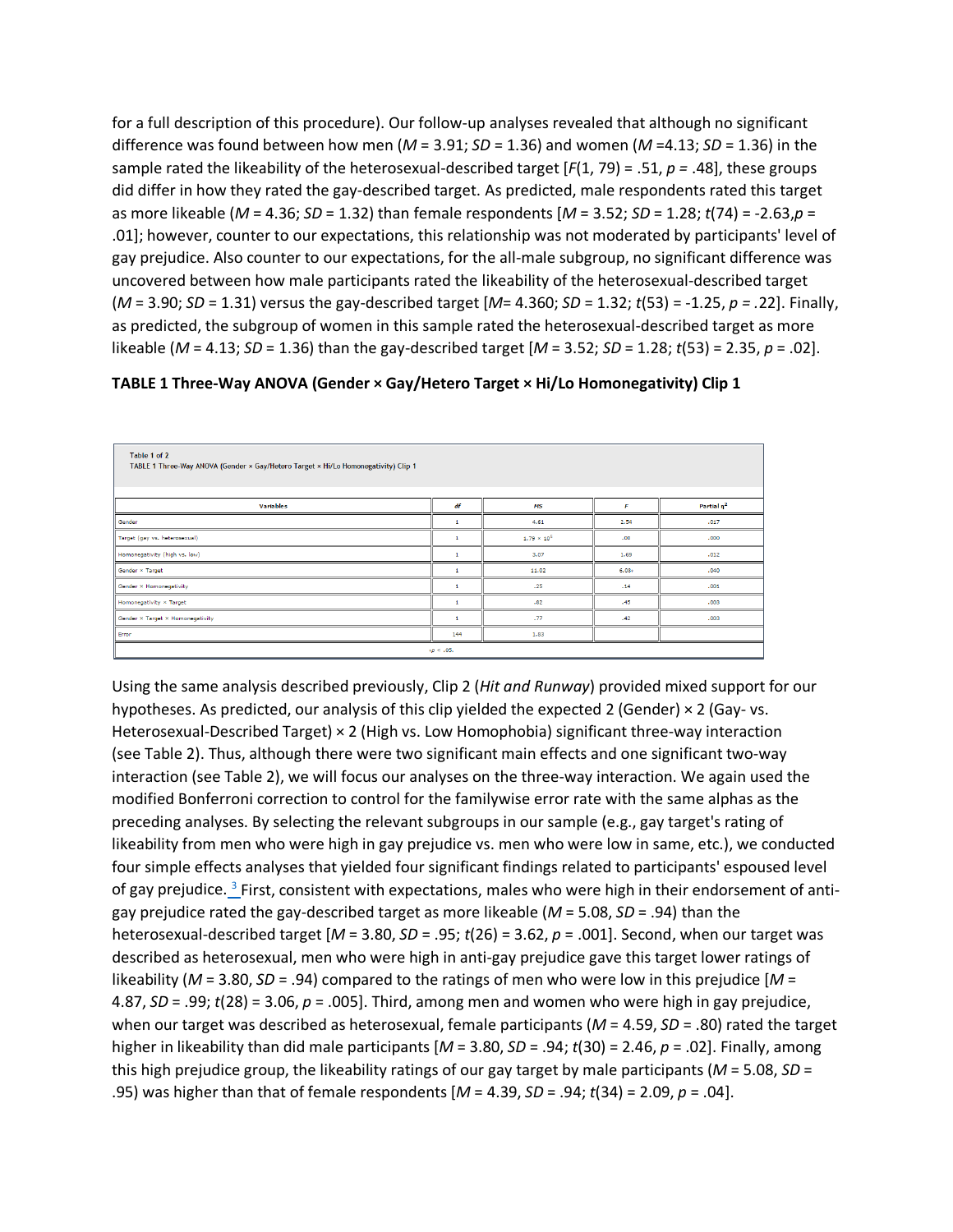| Table 2 of 2<br>TABLE 2 Three-Way ANOVA (Gender × Gay/Hetero Target × Hi/Lo Homonegativity): Clip 2 |              |           |         |                  |  |  |  |
|-----------------------------------------------------------------------------------------------------|--------------|-----------|---------|------------------|--|--|--|
| <b>Variables</b>                                                                                    | df           | <b>MS</b> | F       | Partial $\eta^2$ |  |  |  |
| Gender                                                                                              | 1            | .50       | .56     | .004             |  |  |  |
| Target (gay vs. heterosexual)                                                                       | $\mathbf{1}$ | 4.24      | $4.75*$ | .032             |  |  |  |
| Homonegativity (high vs. low)                                                                       | $\mathbf{1}$ | 4.60      | $5.12*$ | .035             |  |  |  |
| Gender × Target                                                                                     | $\mathbf{1}$ | 5.19      | $5.81*$ | .039             |  |  |  |
| Gender × Homonegativity                                                                             | $\mathbf{1}$ | 1.00      | 1.12    | .008             |  |  |  |
| Homonegativity × Target                                                                             | 1            | 1.04      | 1.16    | .008             |  |  |  |
| Gender × Target × Homonegativity                                                                    | $\mathbf{1}$ | 3.70      | $4.14*$ | .028             |  |  |  |
| Error                                                                                               | 143          | 1.83      |         |                  |  |  |  |
| $* p < .05.$                                                                                        |              |           |         |                  |  |  |  |

# **TABLE 2 Three-Way ANOVA (Gender × Gay/Hetero Target × Hi/Lo Homonegativity): Clip 2**

#### **DISCUSSION**

Like previous authors, we examined the relationship between gay prejudice and courtesy stigma (Neuberg et al, 1994;Sigelman et al., 1991); however, unlike previous studies, we explored how both gender and gay prejudice interact to influence perceptions of gay and heterosexual male targets in dyads. With regard to male respondents who strongly endorsed gay prejudice, the results from one of our clips reaffirmed earlier findings indicating that gay targets are viewed more favorably than heterosexual targets when each target is paired with a gay foil. Further, this bias against our heterosexual target seemed to differentiate high prejudice men from low prejudice men, and high prejudice men from high prejudice women—that is, the former group compared to the latter groups rated the heterosexual target as less likeable.

These findings are consistent with our hypotheses and suggest that heterosexual men who associate with gay men may risk negative evaluation from men who disdain gay men. This aversion seems to be a predominantly male bias and, like other researchers, we speculate that its origins lie in the very construct of masculinity (Thompson & Pleck, 1986). This bias seems to be especially salient for men high in homonegativity. What might explain this finding? We speculate that this occurs because being gay is anathema to what it means to fulfill a traditional masculine role, and in the minds of these individuals, this threatens the established social order. Despite this, when two gay men socialize, they may be seen as less threatening to the established masculine script because their association only epitomizes their outsider status. Perhaps there is something comforting about seeing outgroup members who seem to "know their place" and are observed in ostensibly segregated groups. Ironically, in this context, men who dislike gay men may see dyads of such men as more likeable, even as their anti-gay prejudice remains undiminished. In contrast to this, the heterosexual man who associates with a gay man may be seen as more of a threat than his gay analog because as a member of a dominant social group, he may have a greater potential to harm in-group solidarity than someone not from the group. Feldman (2003) argues that as the perceived threat to social cohesion increases, so too does the prejudiced response on the part of those who strongly endorse social conformity. Thus, behaviors that defy group expectations performed by ingroup members are likely to be seen as more threatening and evoke even more severe censure than when outgroup members engage in the same acts. The findings for Clip 2 seemed to support this thesis.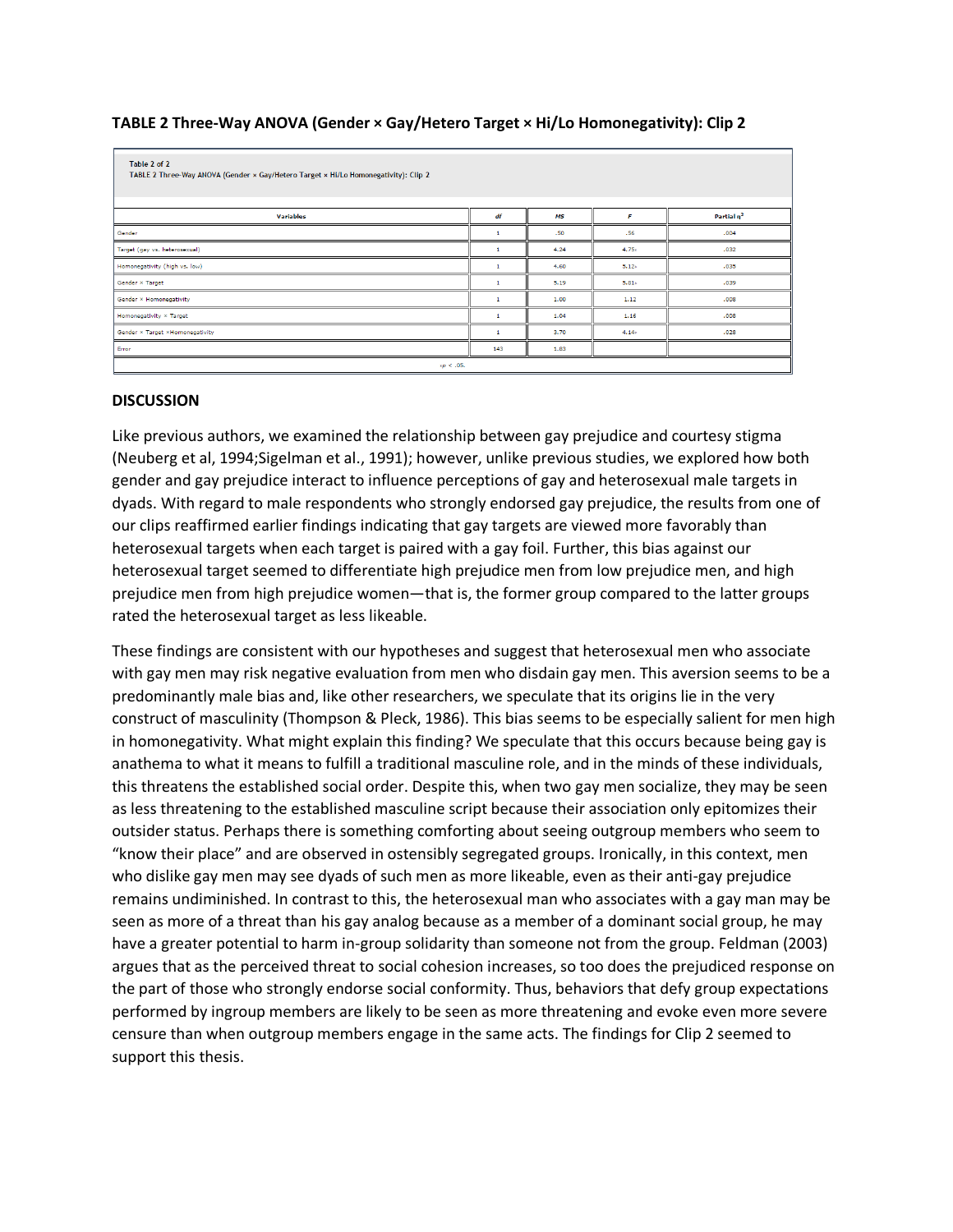Unlike men in this sample, women who strongly endorsed anti-gay attitudes did not appear to penalize heterosexual men for associating with gay foils. In fact, as expected, the likeability ratings of this group, when compared to those of male respondents who were also high in gay prejudice, demonstrated a more favorable evaluation of this heterosexual-described target for our second clip. As a corollary of this, it also appears that when men and women evaluated our gay target, men seemed to like him more than women in both clips; however, this relationship was moderated by anti-gay prejudice only in our second clip. These findings are consistent with our hypotheses. From a cursory examination of the means for these relationships, it does not appear that we can explain the latter findings as demonstrating that women responded to our targets in a manner precisely inverse to that of men (i.e., they did not rate the gay target as less likeable than the heterosexual target in the all-female subgroup); rather, it seems that while women appear to rate gay and heterosexual targets roughly equivalently when compared to men, the ratings of men are more disparate compared to those of women for both the gay and straight targets. How women evaluated our targets may have been influenced by the concomitance of two key factors. First, since women were found to less strongly endorse anti-gay prejudice than men, their evaluation of the gay target may have been less biased. Second, as previously stated, because a woman's femininity is not tarnished by a man's failure to fulfill his masculine script, women in this sample may have felt no pressure to negatively evaluate a man who transgresses gender roles. In fact, they may esteem him more because some research suggests that college-aged women tend to view androgynous and feminine seeming men as more attractive than stereotypically masculine men (Desrochers, 1995;Ernulf & Innala, 1998; Hill, 2006). Again, these findings were only significant for one of our clips.

Why did we find support for our main hypotheses with only one of the clips? Upon reflection, we realized that the introductory vignettes we created to explain the clips may have differed on one unexamined but important variable: volition. Previous research suggests that heterosexual men who associate with gay men are viewed most negatively when they choose to engage in this behavior; however, when they are coerced by circumstances ostensibly out of their control, then their censure is less extreme (Sigelman et al., 1991). In the first clip discussed in this study, there may have been an element of coercion not found in Clip 2. For Clip 1, participants were told that our target went on a date because he lost a bet. His behavior was not something he wanted to do, but something he was forced to do to keep his honor. This is different than the situation in the second clip, where we simply said that our target was collaborating with a gay colleague to complete a screenplay. In this situation, it seems that there is an implicit choice in the interaction that is lacking in Clip 1.

The generalizability of the findings for this study are limited by the fact that we utilized a convenience sample of undergraduate students who were predominantly White and who reported annual median parental incomes over twice that of the national average (i.e., the national average is \$48,000; U. S. Census Bureau, 2006). Further, the kurtosis statistic for the ATG scale in this study suggests that future researchers may need to be wary of possible floor effects with this measure (i.e., 12.5% of the sample endorsed the lowest score possible on this measure). Despite these limitations, our findings are consistent with those of other researchers who have examined similar issues related to anti-gay prejudice and stigma by association (Neuberg et al, 1994; Sigelman et al., 1991). Further, these findings suggest previously unexplored avenues of future inquiry into the phenomenon of stigma by association.

For example, for those attempting to reduce gay prejudice in college populations, these findings support the notion that interventions may need to differ as a function of the gender of the audience. Specifically,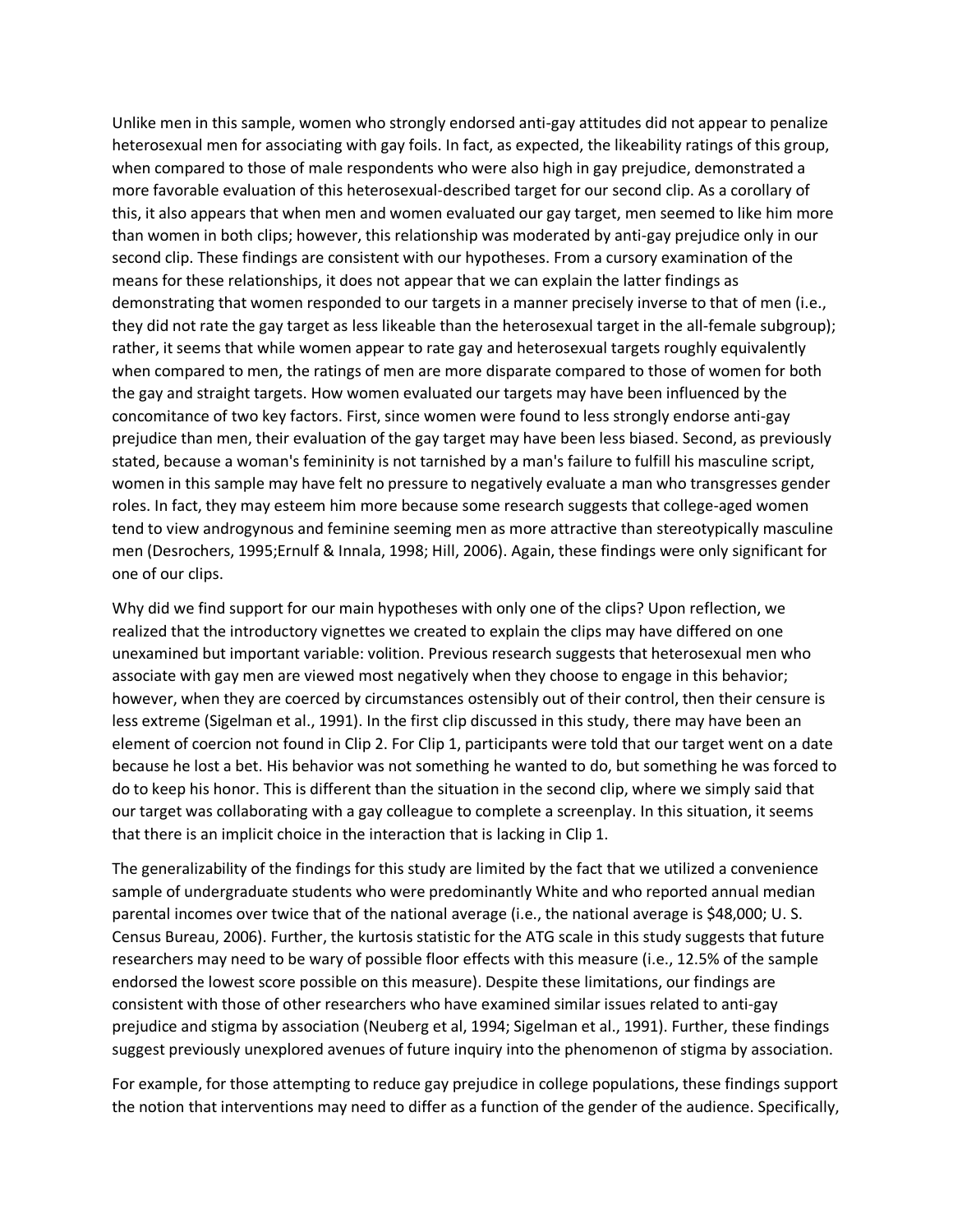the men who are most likely to be the focus for such interventions (i.e., those endorsing the strongest anti-gay sentiments) may react negatively if mixed dyads of gay and heterosexual men are used as discussants or facilitators, particularly if this interaction is voluntary. This negative reaction may occur despite the persuasion literature that has demonstrated that individuals are better able to sway audience opinions when they advocate a position counter to their own interests (Cesario & Crawford, 2002;Eagly, Wood, & Chaiken, 1978). Our findings suggest that sympathetic outgroup members who associate with members of a stigmatized group incur the stigma borne by the latter group, at least in the minds of those predisposed to dislike this group.

Thus, heterosexual men who participate in such campus activities as "gay-straight alliances" or other pro-gay advocacy groups may not be the most persuasive proponents if they are speaking to men high in gay prejudice. Our findings suggest that gay men might actually be more persuasive facilitators for such audiences because they may be perceived more favorably than their heterosexual counterparts. However, heterosexual male advocates may potentially serve as effective spokespersons when heterosexual women are the targeted audience because women appear to be more accepting of men who transgress gender roles and may respond equally well to gay or heterosexual male presenters. Further research is needed to corroborate these speculations.

In summary, this study offers new insight into the differences between how men and women react to gay- and heterosexual-described men who associate with a gay foil. It also highlights potential limitations of not considering the independent effect of gender in studies related to attitudes about sexual orientation. Finally, this study advances the momentum of inquiry directed at examining how previously non-stigmatized individuals may experience stigmatization as a consequence of associating with a socially marginalized other.

The authors would like to acknowledge the invaluable support of both Dr. Joseph Brown of the University of Nebraska at Omaha for his advice concerning the design of our study and Dr. Michael Miller of Creighton University for lending us his video editing skills.

## **Notes**

1. High status in this study was defined by describing the target as both possessing a high college grade point average (3.85 GPA) and being involved in socially laudable activities (i.e., he was described as participating in the American Cancer Society, as an Olympic caliber athlete, studying to be a lawyer, and gregarious). Medium social status consisted of a reduction in these qualities (i.e., 2.8 GPA and less prestigious avocations and career aspirations).

2. Essentially, while two of our clips had characters of relatively equal social status interacting in ostensibly nonhierarchical contexts (i.e., a date and collaborating on a writing project, respectively), the omitted clip described a situation wherein the gay foil acted as a superior to the gay/heterosexual target (i.e., the gay foil was interviewing the target for a job). Because we believed that this distinction would serve as a confound in this study, we did not include the latter clip in our final analyses. Thus, the results described herein are based on the remaining two film clips (i.e., one clip each from two separate movies).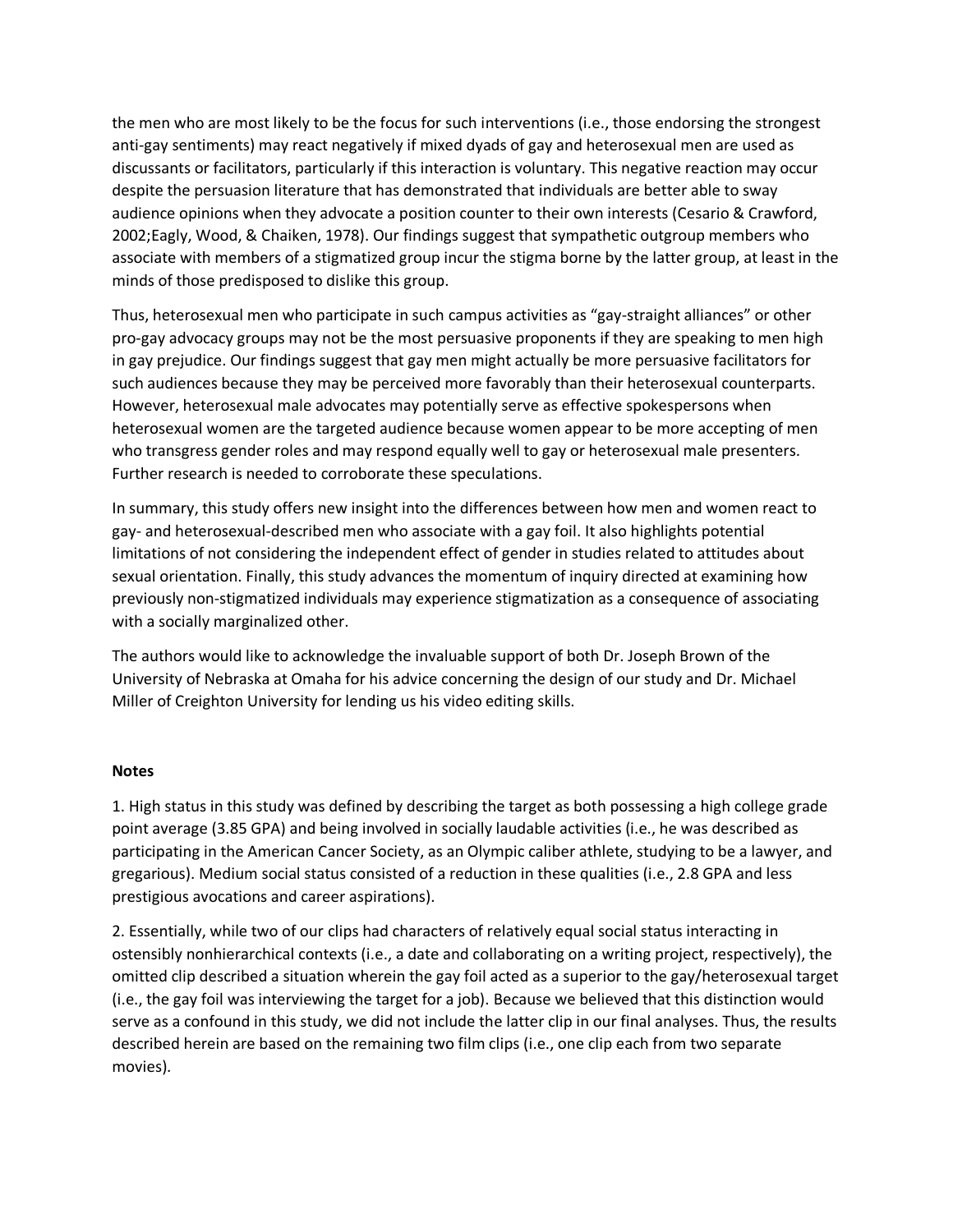3. We did not make any hypotheses concerning comparisons of groups of participants who were all low on anti-gay bias for two reasons. First, the literature does not suggest that there should be differences between such groups. Second, our sample size really did not provide sufficient statistical power to perform these analyses in addition to the ones already tested in this article.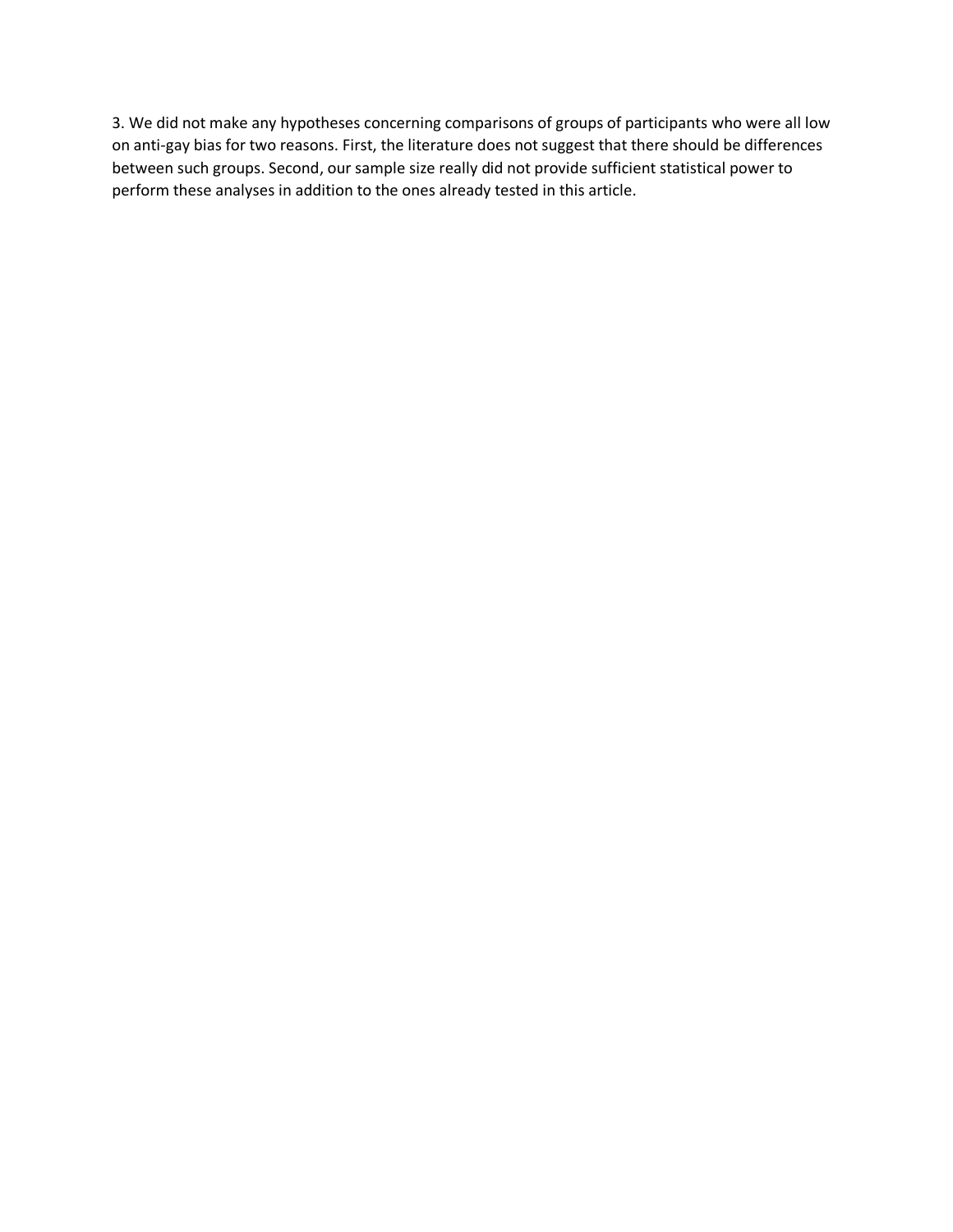#### **REFERENCES**

**1.** Altemeyer, B. 2003. Why do religious fundamentalists tend to be prejudiced?. *International Journal for the Psychology of Religion*, 13: 17–28.

**2.** Barnette, J. J. 2005. ScoreRel CI: An excel program for computing confidence intervals for commonly used score reliability coefficients. *Educational and Psychological Measurement*, 65: 980– 983.

**3.** Basow, S. A. and Johnson, K. 2000. Predictors of homophobia in female college students. *Sex Roles*, 42: 391–404.

**4.** Bem, S. L. 1993. *The lenses of gender: Transforming the debate on sexual inequality*, London: Yale University Press.

**5.** Corley, T. J. and Pollack, R. H. 1996. Do changes in the stereotypic depiction of a lesbian couple affect heterosexuals' attitudes toward lesbianism?. *Journal of Homosexuality*, 32: 1–17.

**6.** Cesario, J. and Crawford, I. 2002. The effect of homosexuality on perceptions of persuasiveness and trustworthiness. *Journal of Homosexuality*, 43: 93–110.

**7.** Desrochers, S. 1995. What types of men are most attractive and most repulsive to women. *Sex Roles*, 32: 375–391.

**8.** Eagly, A., Wood, W. and Chaiken, S. 1978. Causal inferences about communicators and their effect on opinion change.*Journal of Personality and Social Psychology*, 36: 424–435.

**9.** Ernulf, K. E. and Innala, S. M. 1998. Masculinity, femininity, and sexual attractiveness: A crossnational perspective.*Scandinavian Journal of Sexology*, 1: 107–120.

**10.** Feinberg, S. 1981. Why is cross-sex role behavior more approved for girls than for boys?. *Sex Roles*, 7: 289–300.

**11.** Feldman, S. F. 2003. Enforcing social conformity: A theory of authoritarianism. *Political Psychology*, 24: 41–74.

**12.** Gowan, C. W. and Britt, T. W. 2006. The interactive effects of homosexual speech and sexual orientation on the stigmatization of men: Evidence for expectancy violation theory. *Journal of Language and Social Psychology*, 25: 437–456.

**13.** Goffman, E. 1963. *Stigma: Notes on the management of spoiled identity*, Englewood Cliffs, NJ: Prentice-Hall.

**14.** Herek, G. M. 1986. On heterosexual masculinity: Some psychical consequences of the social construction of gender and sexuality. *American Behavioral Scientist*, 29: 563–577.

**15.** Herek, G. M. 1994. "Assessing heterosexuals' attitudes toward lesbians and gay men: A review of empirical research with the ATLG scale". In *Lesbian and gay psychology: Theory, research, and clinical applications*, Edited by: Greene, B. and Herek, G. M. 206–228. Thousand Oaks, CA: Sage.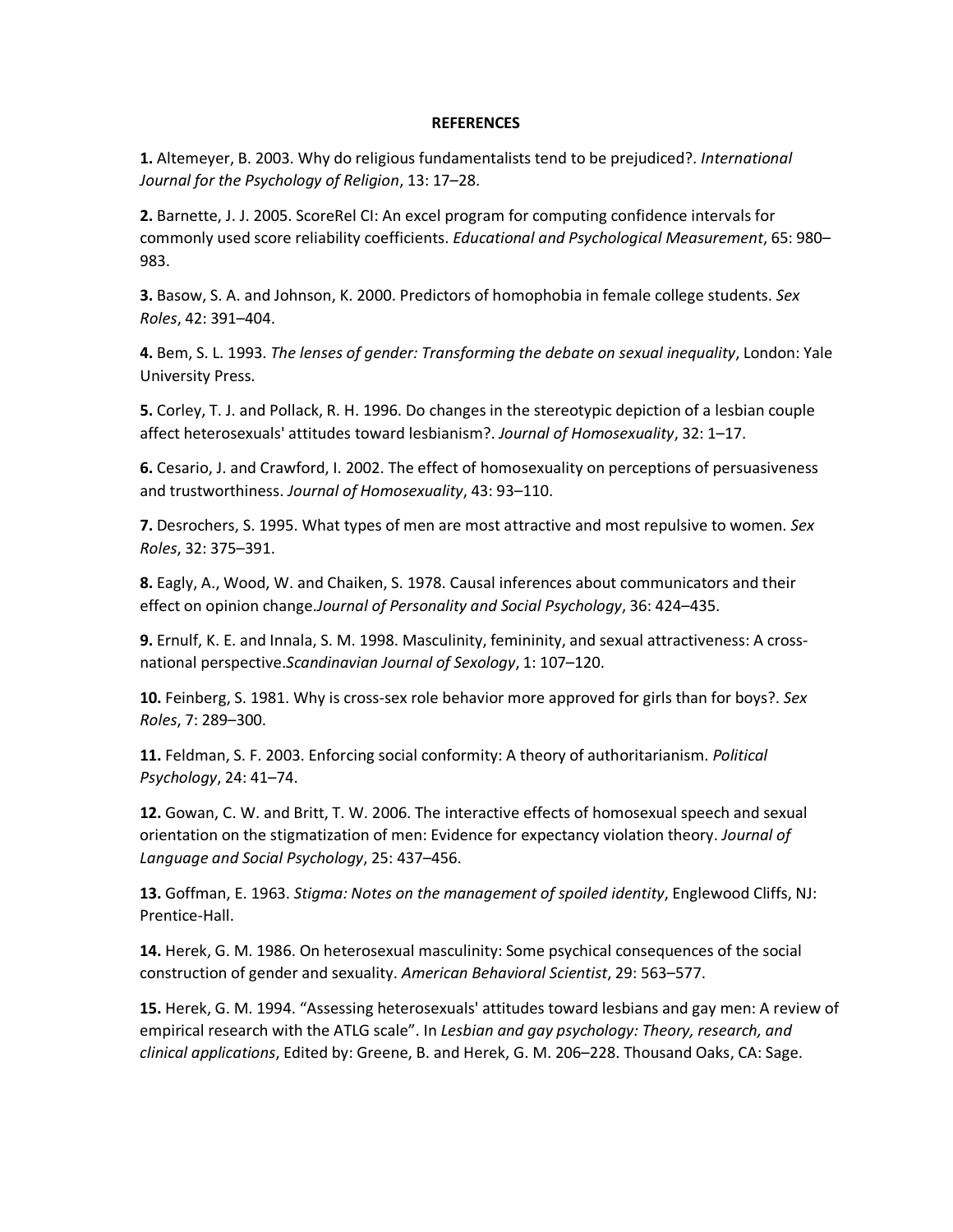**16.** Herek, G. M. 2000. The psychology of sexual prejudice. *Current Directions in Psychological Science*, 9: 19–22.

**17.** Herek, G. M. 2002. Gender gaps in public opinion about lesbians and gay men. *Public Opinion Quarterly*, 66: 40–66.

**18.** Herek, G. M. 2004. Beyond homophobia: Thinking about sexual prejudice and stigma in the twenty-first century. *Sexuality Research and Social Policy*, 1: 6–24.

**19.** Hill, D. B. 1996. "Feminine" heterosexual men: Subverting heteropatriarchal sexual scripts?. *Journal of Men's Studies*, 14: 145–159.

**20.** Hunsberger, B. 1996. Religious fundamentalism, right-wing authoritarianism, and hostility toward homosexuals in non-christian religious groups. *International Journal for the Psychology of Religion*, 6: 39–49.

**21.** Jaccard, J. and Wan, C. K. 1996. *LISREL approaches to interaction effects in multiple regression*, Thousand Oaks, CA: Sage.

**22.** Kilianski, S. E. 2003. Explaining heterosexual men's attitudes toward women and gay men: The theory of exclusively masculine identity. *Psychology of Men & Masculinity*, 4: 37–56.

**23.** Louderback, L. A. and Whitley, B. E. Jr. 1997. Perceived erotic value of homosexuality and sexrole attitudes as mediators of sex differences in heterosexual college students' attitudes toward lesbians and gay men. *Journal of Sex Research*, 34: 175–182.

**24.** MacCallum, R. C., Zhang, S., Preacher, K. J. and Rucker, D. D. 2002. On the practice of dichotomization of quantitative variables. *Psychological Methods*, 7: 19–40.

**25.** McCreary, D. R. 1994. The male role and avoiding femininity. *Sex Roles*, 31: 517–531.

**26.** Neuberg, S. L., Smith, D. M., Hoffman, J. C. and Russell, F. J. 1994. When we observe stigmatized and "normal" individuals interacting: Stigma by association. *Personality & Social Psychology Bulletin*, 20: 196–209.

**27.** Oliver, M. B. and Hyde, J. S. 1993. Gender differences in sexuality: A meta-analysis. *Psychological Bulletin*, 114: 29–51.

**28.** Sakalli, N. 2002. Application of the attribution-value model of prejudice to homosexuality. *Journal of Social Psychology*, 142: 264–271.

**29.** Sheldon, J. P., Pfeffer, C. A., Jayaratne, T. E., Feldbaum, M. and Petty, E. M. 2007. Beliefs about the etiology of homosexuality and about the ramifications of discovering its possible genetic origin. *Journal of Homosexuality*, 52: 111–150.

**30.** Sigelman, C. K., Howell, J. L., Cornell, D. P., Cutright, J. D. and Dewey, J. C. 1991. Courtesy stigma: The social implications of associating with a gay person. *Journal of Social Psychology*, 131: 45–56.

**31.** Storms, M. D. 1978. Attitudes toward homosexuality and femininity in men. *Journal of Homosexuality*, 3: 257–263.